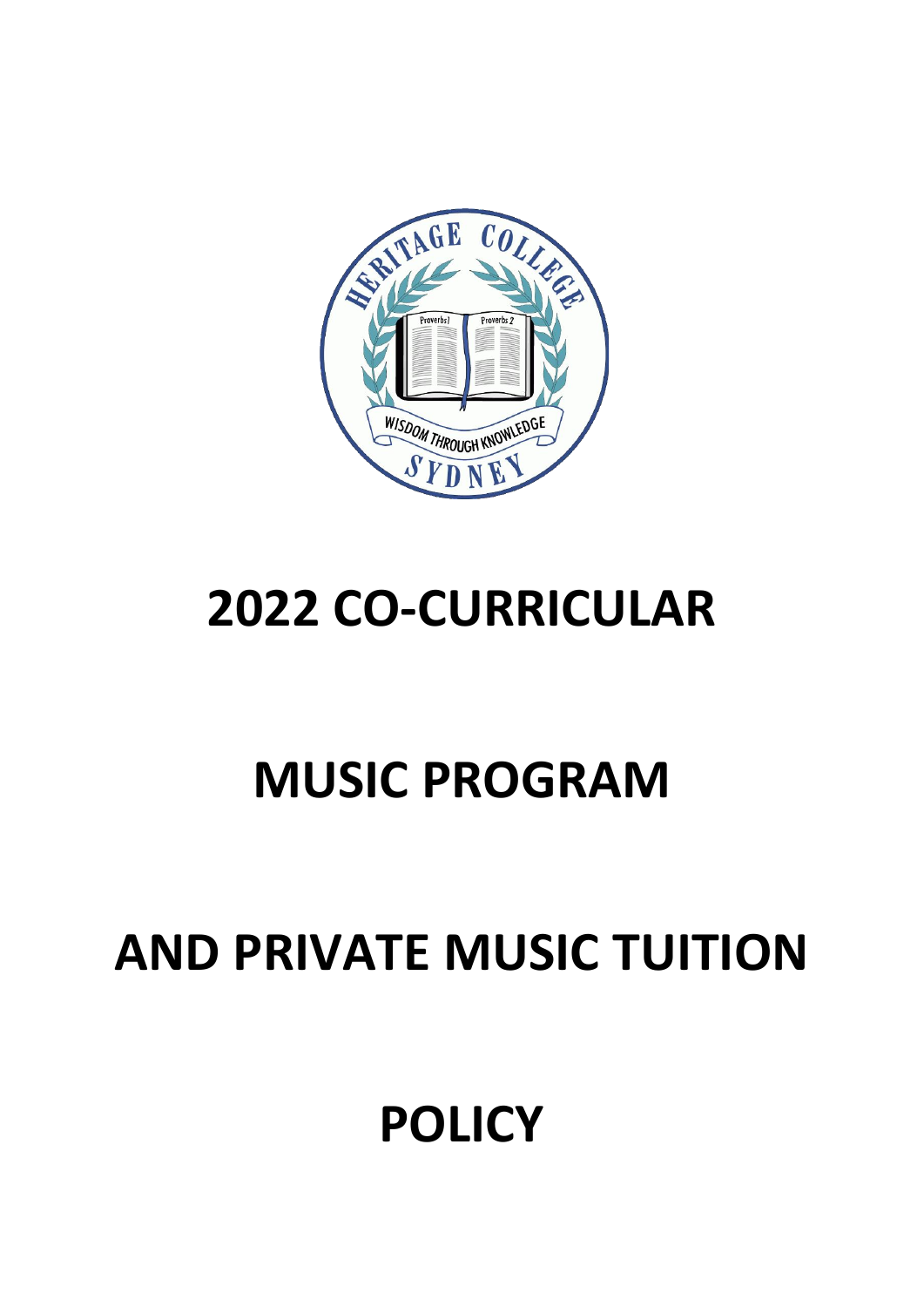

### **2022**

### **Handbook for Parents and Students**

| <b>OBJECTIVES</b>                                          | 3          |
|------------------------------------------------------------|------------|
| THE BENEFITS OF MUSIC EDUCATION                            | 3          |
| <b>PRIVATE TUITION</b>                                     | 4          |
| <b>TUTORIALS</b>                                           | 4          |
| <b>ABSENCES</b>                                            | 4          |
| WITHDRAWAL<br>PIANO AND PERCUSSION STUDENTS INSTRUMENT FEE | 4<br>5     |
| STUDENT-PARENT-TUTOR                                       | 5          |
| <b>COLLEGE ENSEMBLES</b>                                   | 5          |
| <b>STRING ENSEMBLES</b>                                    | 5          |
| TRAINING STRING PROGRAM FOR YEAR 3                         | 5          |
| <b>STRING ENSEMBLE</b>                                     | 5          |
| <b>SENIOR STRING ENSEMBLE</b>                              | 5          |
| <b>BAND ENSEMBLES</b>                                      | 6          |
| <b>TRAINING BAND FOR YEAR 5</b>                            | 6          |
| <b>TRANSITION BAND</b>                                     | 6          |
| <b>CONCERT BAND</b>                                        | 6          |
| SENIOR BAND AND JAZZ ENSEMBLE                              | 7          |
| <b>ENSEMBLE PERFORMANCES</b>                               | 7          |
| MUSIC PERFORMANCE UNIFORMS                                 | 7          |
| <b>COLLEGE MUSIC CALENDAR</b>                              | 8          |
| <b>INSTRUMENTS</b>                                         | 9          |
| <b>INSTRUMENT CARE</b>                                     | 9          |
| PURCHASING INSTRUMENTS                                     | 9          |
| <b>PRACTICE (FOR PARENTS)</b>                              | <u>10</u>  |
| <b>PRACTICE (FOR STUDENTS)</b>                             | <u> 11</u> |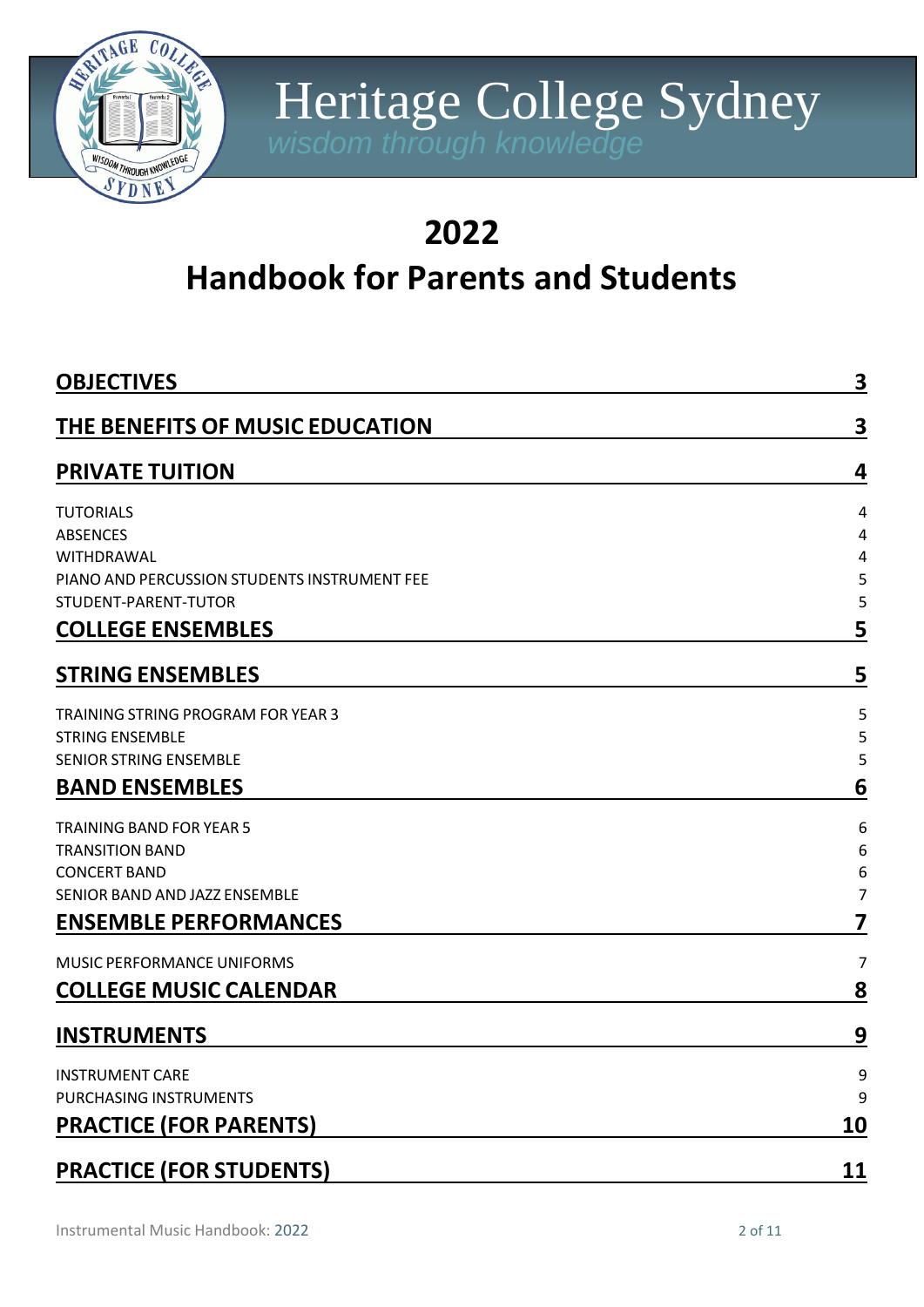

#### **WELCOME**

Dear Students and Parents,

We welcome students and their families who are considering joining our music program at Heritage College Sydney and those who are already part of the program. The music teachers at Heritage bring with them many years of experience as teachers and professional musicians. They aim to enrich your child's life by providing various opportunities to learn music individually and as part of one of the College's ensembles.

This handbook provides information and outlines expectations of the College's Music Program so that parents, students and teachers can work together to create a smooth, fun and challenging musical experience.

Parents, your children will require your encouragement to practise regularly at home as well as your support of the various performance opportunities your children are given in ensembles and as soloists. The calibre of our ensembles is a credit to our College and often a music ensemble is seen and heard as the face of the College to the public. We trust you will enjoy seeing your children grow musically as they experience all the benefits that a music education brings.

Students, your commitment to practising and being an active member of an ensemble is appreciated. You will learn valuable lessons in team work, in facing challenges and in building resilience whilst enjoying playing or singing great music.

Please contact us at any time if you have questions or feedback. We are looking forward to a year of music.

Nita Lawrie **Fional Accord Contract Contract Contract Contract Contract Contract Contract Contract Contract Contract Contract Contract Contract Contract Contract Contract Contract Contract Contract Contract Contract Contra** Music Coordinator **Music Coordinator Head of Strings** Primary Music Teacher Secondary Music Teacher Secondary Music Teacher [nlawrie@hcs.nsw.edu.au](mailto:nlawrie@hcs.nsw.edu.au) fiose@hcs.nsw.edu.au fiose@hcs.nsw.edu.au

#### <span id="page-2-0"></span>**OBJECTIVES**

The Music program offers private instrumental and vocal tuition at the College for any student in Years 2-12 who wishes to learn. In addition, selected students in Year 3, and all students in Year 5 are given the opportunity to learn an instrument through the Training programs. Students learning through the College program or externally are given the opportunity to be part of a large ensemble. The program adds enrichment to the Music classes that are given to all students Kindergarten to Year 8 and in Elective Classes in Years 9-12.

#### <span id="page-2-1"></span>**THE BENEFITS OF MUSIC EDUCATION**

Research shows that learning a musical instrument (including singing) can make significant differences to children's abilities related to learning, memory and social interactions. Learning and playing music can improve concentration, self-expression, reasoning, time management, communication and fine motor skills.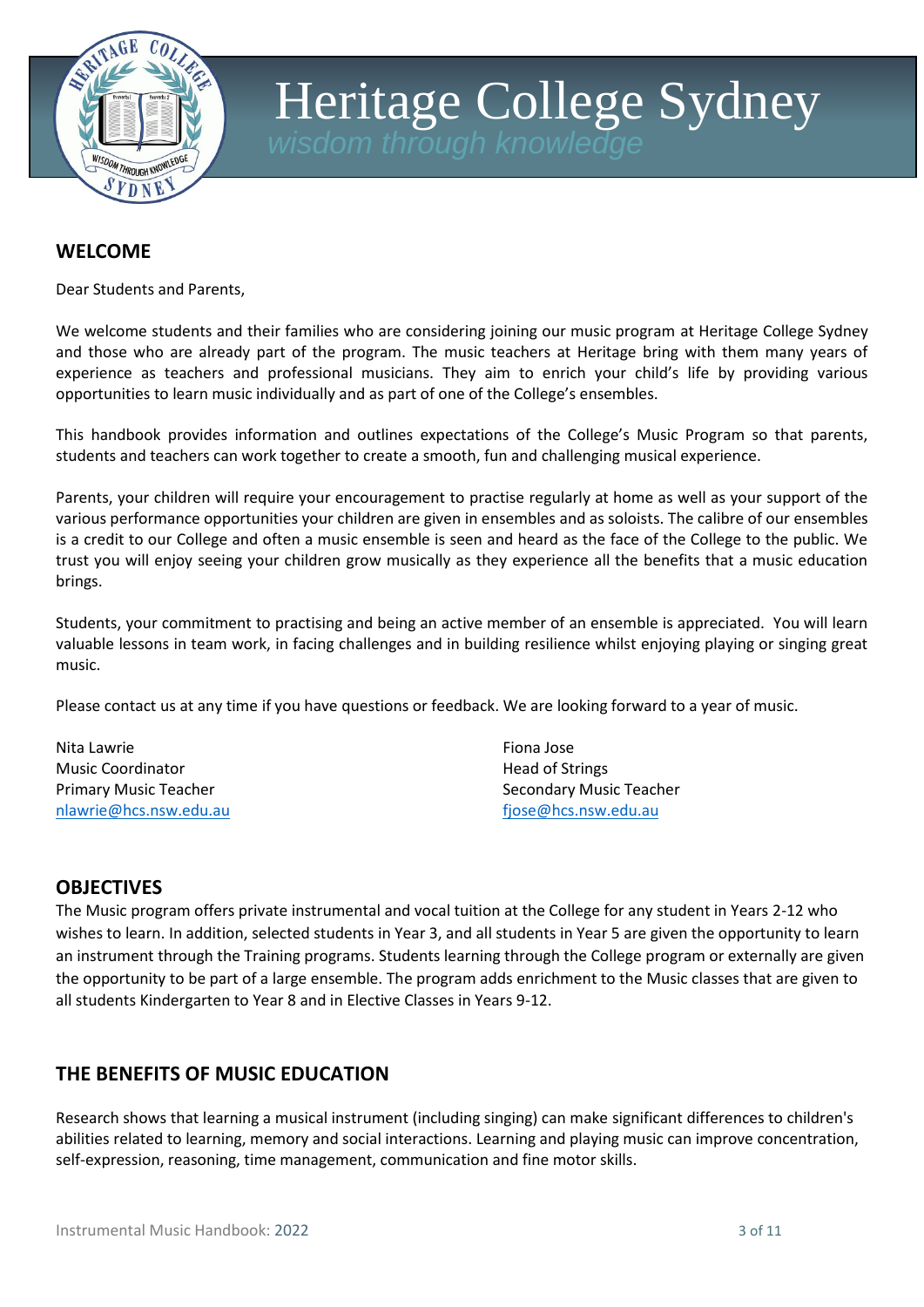

### **PRIVATE TUITION**

<span id="page-3-0"></span>At Heritage College Sydney we provide many opportunities for students to become involved in instrumental and vocal music. We provide private tutorials for piano, strings (violin, viola, cello, double bass), guitar, percussion, woodwind (flute, oboe, clarinet, saxophone, bassoon), brass (trumpet, French horn, trombone, euphonium, tuba) and voice. Students are expected to join one or more of the College's strings, concert band or vocal ensembles once they have reached an appropriate standard.

#### <span id="page-3-1"></span>**TUTORIALS**

All ensemble members (excluding Training Strings and Training Band) must attend a weekly private tutorial either at school, or externally. Tutorials are held during the school day on a rotating timetable. Tutors invoice parents directly in advance for half a term's lessons (around 5 weeks). Invoices are to be paid promptly. If you have difficulty with this at any time, please contact the tutor directly. Timetables are placed on the Music notice board by Morning Assembly on the day of the tutorial, if not before.

**Fees for 2022 are \$39 per 30 minute lesson. Shared 30 minute lessons for two students are available for Training Band/Strings and Transition Band/Strings students only at \$23 per 30 minute lesson, but only if there are two students learning similar instruments at similar levels. Transition students are those in their first year after Training Band/Strings. Students in Years 10-12 may choose to have a tutorial every second week but only if another student wishes to take up the lesson in the alternate week. Senior Students may also choose 45 or 60 minute lessons.**

Students should not be enrolled for music tutorials unless their school fees are paid up to date.

For Students in Years 7-12, it is the student's responsibility to check the tutorial timetables displayed on the notice board for clashes with class tests and presentations etc, to organize a timeslot swap with another student, and to **inform the tutor of the change.** Timetables are arranged around excursions and examination periods. Students are expected to excuse themselves from class a few minutes before their tutorial begins to have their instrument and music ready on time. Students are responsible for making up the class work missed during their instrumental lesson. Students in Years 10-12 may request permanent lesson times at recess or lunch and some tutors offer before or after school timeslots. Please mark any requests on your application form. Students in Years 2-6 are retrieved from their classrooms by the tutors. This is part of the student's allocated time.

#### <span id="page-3-2"></span>**ABSENCES**

Tutors are not obliged to make up or refund tutorials missed by students, except for school activities such as exams or excursions. Some tutors are able to attempt to reschedule with notice. If your child will miss a tutorial, please contact **your child's tutor directly** as soon as you are aware, but before 8am on the day of the tutorial. Office staff cannot send messages on to tutors re absences. No make up tutorial or credit will be given for student absences due to illness or holidays during term time. Please contact the Music Coordinator in the case of an extended absence.

#### <span id="page-3-3"></span>**WITHDRAWAL**

It is expected that a commitment will be made by the student and his or her family for the school year. Any changes or withdrawal must be made in consultation with the Music Coordinator. After consultation, a minimum of 4 weeks' notice in writing is required if a student withdraws from private tuition.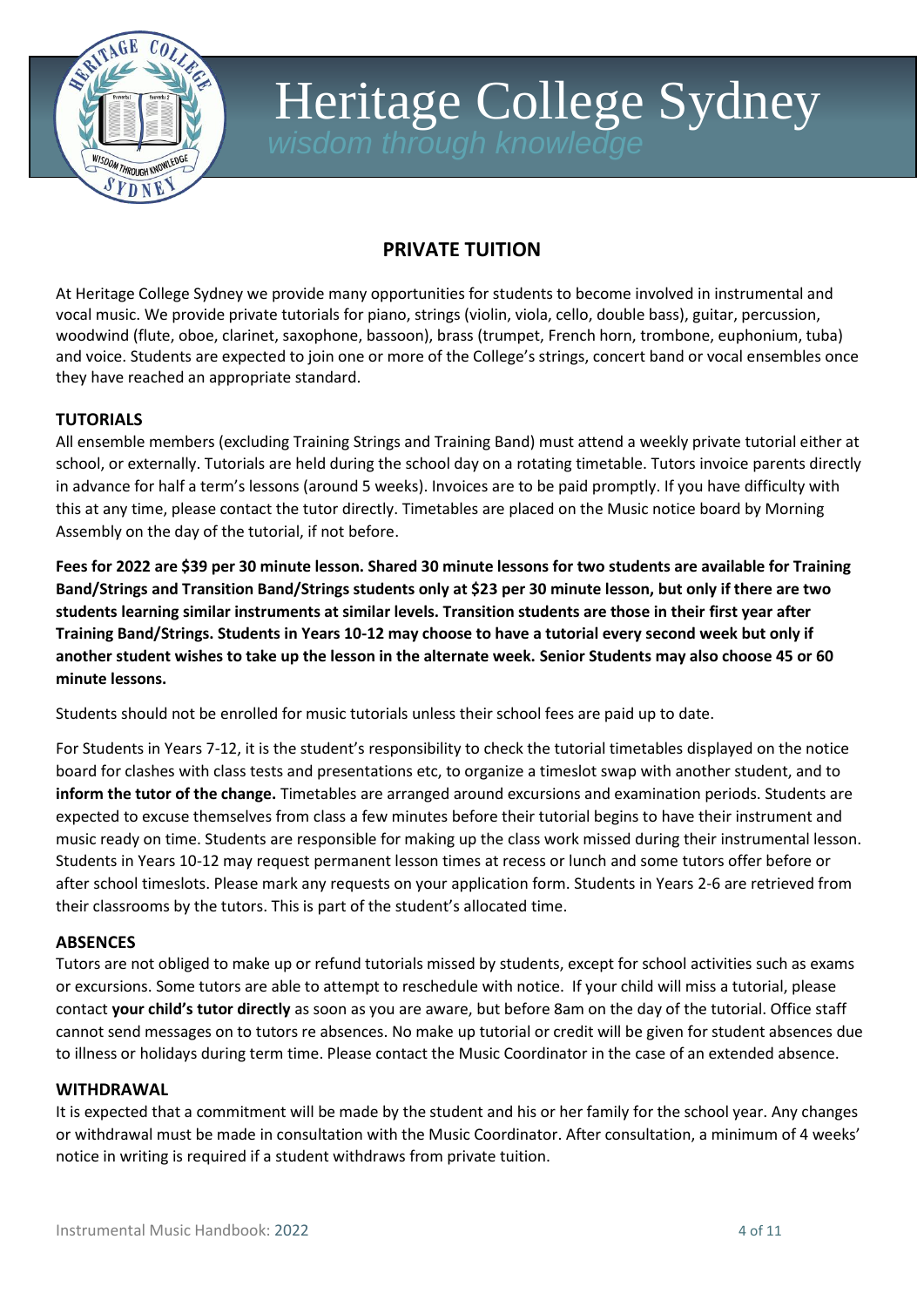

#### <span id="page-4-0"></span>**PIANO AND PERCUSSION STUDENTS INSTRUMENT FEE**

Students taking piano or percussion lessons are charged an annual non-refundable fee of \$48 (including GST) for use of the school instruments.

#### <span id="page-4-1"></span>**STUDENT-PARENT-TUTOR**

Students and parents will complete an enrolment contract which will outline their commitments. Tutors will use a paper notebook or an online doc to comment and outline expectations for the next tutorial. Students are expected to read this to follow up on lessons. Parents can also keep up to date by reading the notes. Tutors may contact parents should a student not be performing to an acceptable standard or show a lack of practice, and/or poor attendance, or attitude. Parents are encouraged to be involved in the progress of their children by communicating with the instrumental music staff. Reports are issued twice a year.

### **COLLEGE ENSEMBLES**

<span id="page-4-2"></span>Participating in music ensembles encourages students to play within a group, be responsible as a team player and find enjoyment and fun in learning with other people. Music students are expected to become involved in one or more of the College's music ensembles. Entry into some ensembles is by invitation and/or aptitude testing. Students will be expected to attend performances in and out of school time determined by the ensemble directors/instrumental tutors.

### **STRING ENSEMBLES**

#### <span id="page-4-4"></span><span id="page-4-3"></span>**TRAINING STRING PROGRAM FOR YEAR 3**

This one year program is offered to **selected** students in Year 3, based on aptitude testing and audition. Beginners from other years may be invited to join at the discretion of the director. The group meets for one half hour group lesson per week at no extra cost. Students may hire an instrument from the College for \$185 (inc GST) per year (nonrefundable unless the student provides their own instrument during the year), or may provide their own (please see the information about instruments on p9). The cost of the tutor book will be included on the student's family account (around \$25). Students in the Training String program may also opt to take separate private lessons. Continuing students need to purchase their own violin/violas after the first year, and cellos after 2 years. It is expected that after the first year, continuing students will take private or shared lessons and progress to the String Ensemble.

*Please note that it is a requirement that EVERY student in Year 5 be a member of one of the String or Band Ensembles to meet the requirements of the Creative Arts Music Key Learning Area. If your child has left the String program by Year 5, he or she will be required to be in the Training Band in Year 5.*

#### <span id="page-4-5"></span>**STRING ENSEMBLE**

Students who learn a stringed instrument at the College are expected (and students who learn elsewhere are invited and encouraged) to be in the String Ensemble. All members of the Ensemble must receive private lessons either at the College or externally until Year 10 (at the director's discretion). Students are expected to provide their own instrument (with the exception of Year 4 continuing cellists). There may be some College instruments available for hire, after instruments have been issued to Year 3 Training Strings students.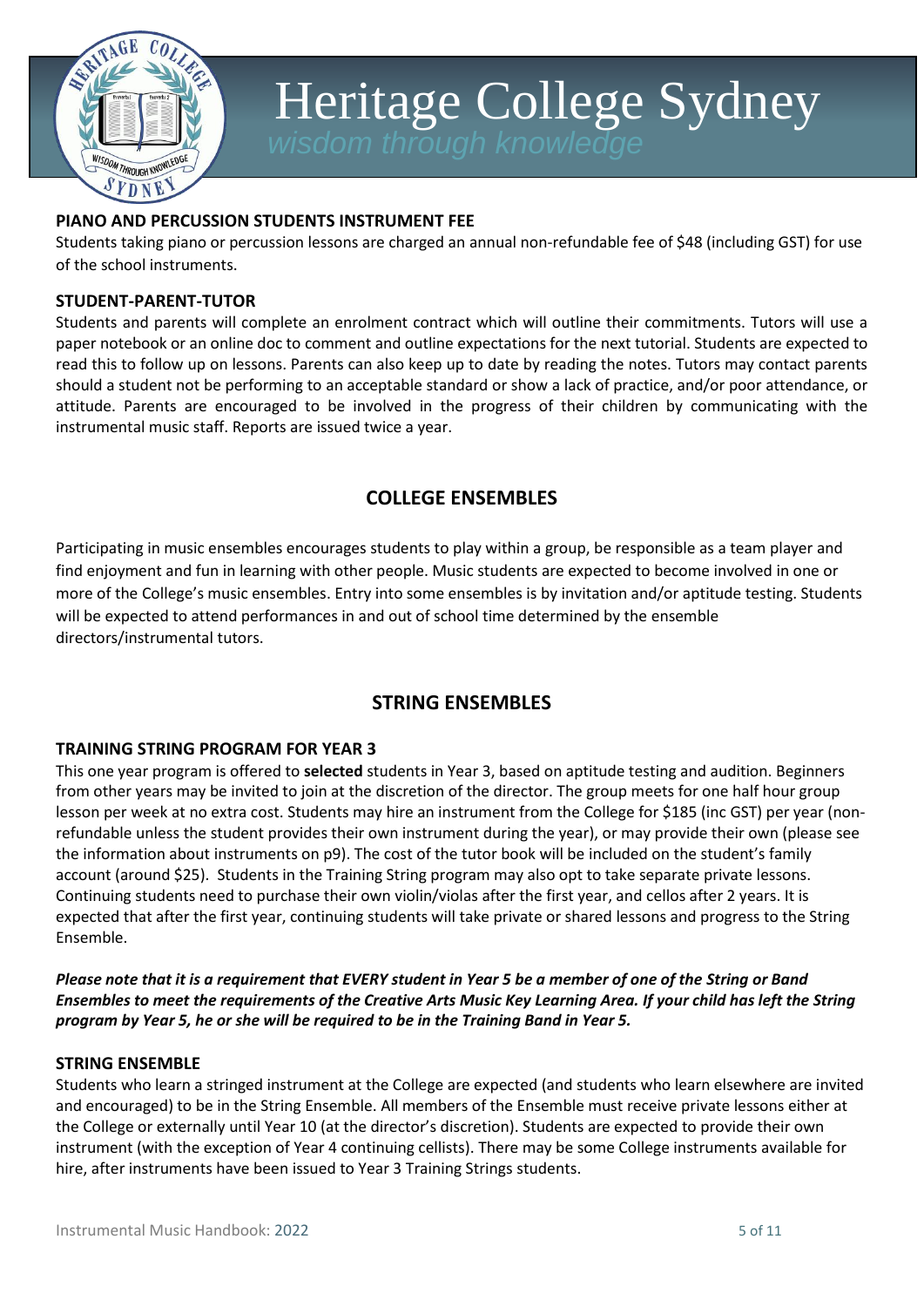

#### <span id="page-5-0"></span>**SENIOR STRING ENSEMBLE**

This is a subset of the String Ensemble. Membership is by invitation and there are no extra costs for students.

#### **BAND ENSEMBLES**

#### <span id="page-5-2"></span><span id="page-5-1"></span>**TRAINING BAND FOR YEAR 5**

All students in Year 5 learn an ensemble instrument (string or band) to meet the requirements of the Creative Arts Music Key Learning Area. The Training Band will consist of

- Year 5 students who are not already members of the String Ensemble, Transition Band or Concert Band
- Year 5 string ensemble students who would also like the opportunity to learn a band instrument
- Students from other years who would like the opportunity to learn a band instrument.

Students will attend group lessons for half an hour per week during Study Period at no extra cost. Students may hire an instrument from the College for \$185 (inc GST) for the time they are in Training Band (non-refundable unless the student provides their own instrument during the year), or provide their own (please see the section on Instruments). The cost of the tutor book will be included on the student's family account (around \$25 inc GST). Students in the Training Band program may also opt to take private lessons, single or shared with two.

**Training Band runs for the whole year. Only those students who show strong evidence of practice, knowledge of the fingerings/notes of their instrument, and the required organisation skills to remember their instrument regularly will continue in the Training Band in Term 4.**

After the first year, continuing students will take private lessons and progress to the Transition Band or Concert Band depending on their ability. Instruments are allocated to the students based on their physical size, suitability and their preference, with the balance of the band instrumentation being the overriding factor. The students are given the opportunity to try out the various instruments at the start of the year.

#### <span id="page-5-3"></span>**TRANSITION BAND**

After Training Band, continuing students progress to the Transition Band which is a subset of the Concert Band. Students attend a group rehearsal either within the Concert Band rehearsal or separately. There is no extra cost for the group lessons. It is hoped that all students in the Transition Band would progress to full membership of the Concert Band by the end of their second year of playing. **All students in Transition Band are required to have private lessons either at the College or externally, single or shared with two students.** 

Students are expected to provide their own instrument (with the exception of the larger instruments such as tuba). Please see the section on Instruments. There may be some College instruments available for hire, after instruments have been issued to Year 5 Training Band students.

#### <span id="page-5-4"></span>**CONCERT BAND**

The Concert Band is the largest of the College's ensembles. All students learning a band instrument at the College are expected to (and those learning externally are encouraged to) be a member of the Concert Band. There is no cost to be in this ensemble but all members of the Ensemble must receive private lessons either at the College or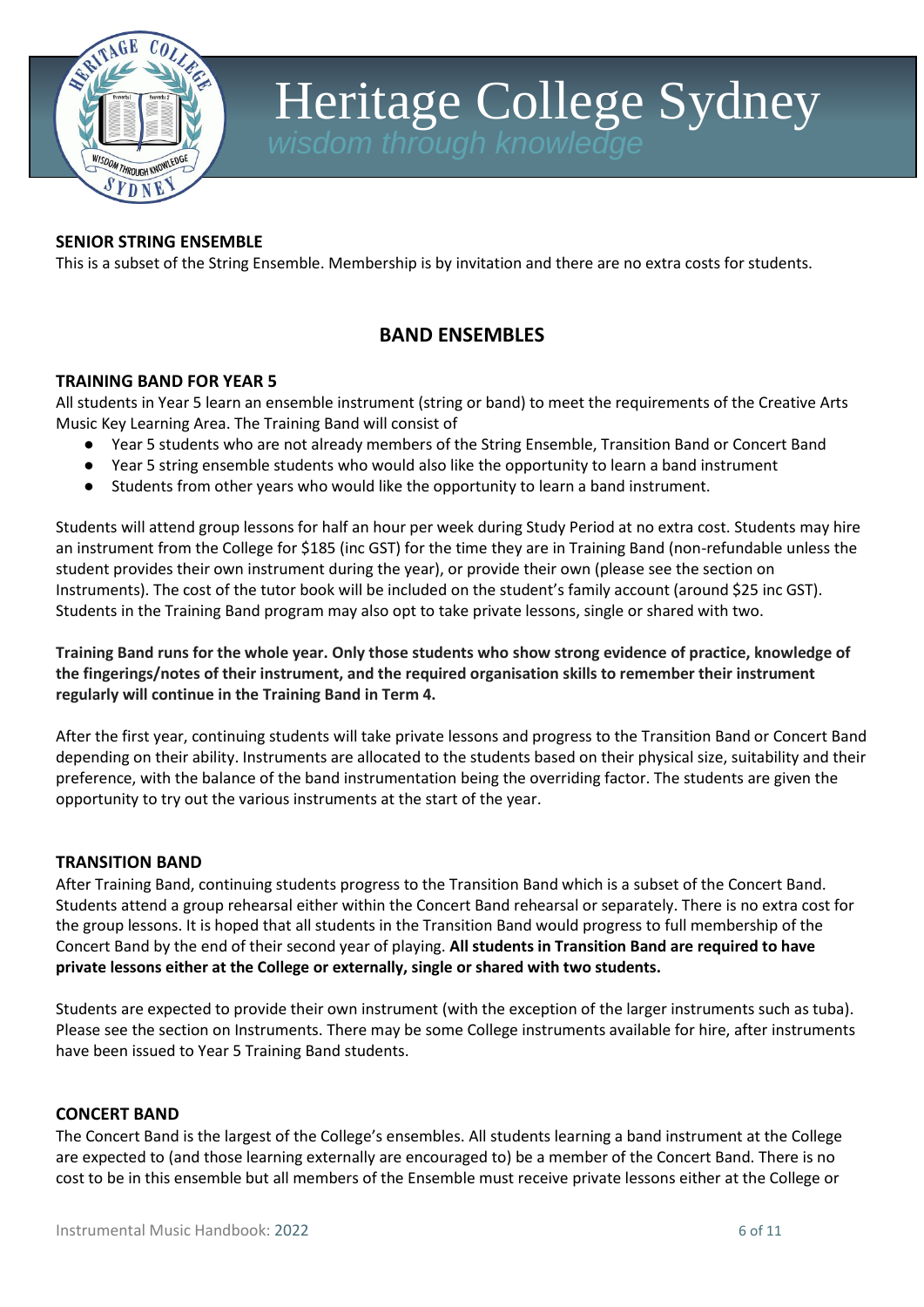

externally until Year 10 (at the director's discretion). Students are expected to provide their own instrument (with the exception of the larger instruments such as tuba). Please see the section on Instruments. There may be some College instruments available for hire, after instruments have been issued to Year 5 Training Band students.

#### <span id="page-6-0"></span>**SENIOR BAND AND JAZZ ENSEMBLE**

Senior Band is a subset of the Concert Band and is the band that represents the school at Eisteddfods. The Jazz Ensemble widens the repertoire and musical experiences of the more advanced students. Membership to both these ensembles is by invitation. There are no extra costs for students in these ensembles.

### **ORCHESTRA**

Orchestra is provided some years as an extension for advanced students combining string, wind, brass and percussion students. Membership is by invitation. There is no extra cost for students in this ensemble.

### **ENSEMBLE PERFORMANCES**

<span id="page-6-1"></span>Ensemble performances are the culmination of the team effort that has gone into rehearsals and practice. Individual absences from a performance not only affect the quality of the ensemble but also adversely affect the team spirit of cooperation that the College is fostering. **All members of the Concert Band, Senior Band, Transition Band, Jazz Ensemble, Orchestra, String Ensemble, and Senior String Ensemble are expected to be available if called for School Functions. The ensemble members are also expected to be available to perform at any other functions where the ensemble is needed to represent our school.** These events would be considered carefully before the Principal and the Ensemble Director commit the band.

#### <span id="page-6-2"></span>**MUSIC PERFORMANCE UNIFORMS**

#### **FORMAL PERFORMANCES (eg Eisteddfod, Gala Concert)**

- Long sleeved White Collared Shirt (a school shirt is suitable) that will suit a tie
- Black Skirt/Pants/Trousers (not tights/leggings)
- Black stockings or socks (no bare legs)
- Black polished shoes (school shoes are suitable)
- Hair accessories for girls in College colours

#### **OUTDOOR CONCERTS (eg College Fair)**

- Band polo shirt available from the Uniform Store
- Casual but neat shorts/skirts/pants/jeans
- School jumper or jacket if needed
- School hat if needed

#### <span id="page-6-3"></span>**OTHER CONCERTS (eg Solos Night, Presentation Night)**

● School Uniform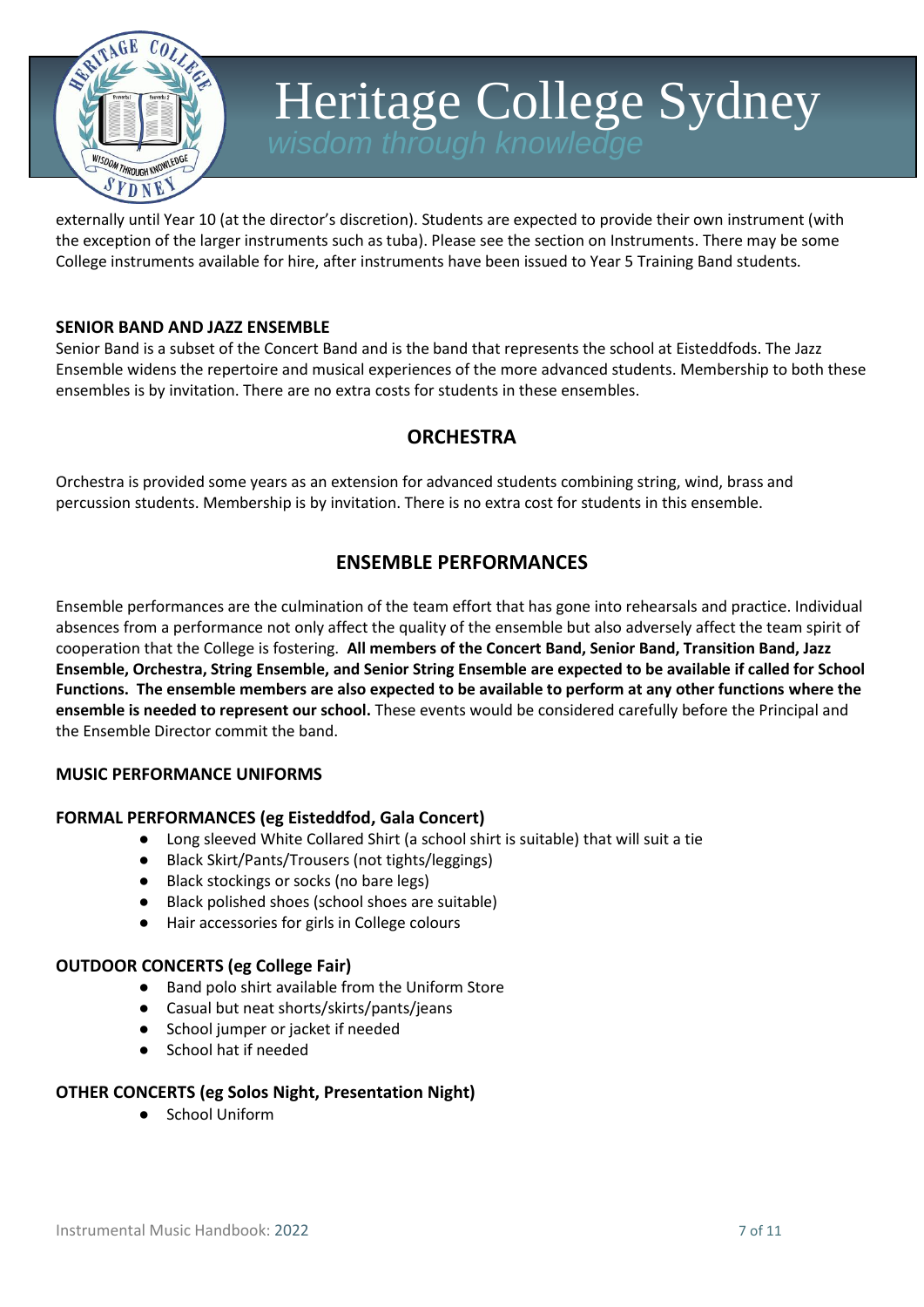

### **COLLEGE MUSIC CALENDAR**

**Students in performing ensembles are expected to be present at events marked with an asterisk \*.** Please place them on your family calendar. Dates will be confirmed closer to the time.

#### **Term 1**

Week 1 Ensemble Rehearsals resume. Tutorials for continuing secondary students resume. Tutorials for new enrolments begin as information is processed.

Week 2 Training Strings and Band aptitude tests and Training Band instrument trials. Tutorials resume for continuing primary students.

Week 3-4 Training Band and Training Strings begin

#### **Term 2**

April/ May AMEB exam session (Video Repertoire exams may take place in Term 1)

Ensemble performances at the **College Fair – date to be advised but usually the last Saturday in May \***

June Music Camp at the College **\***

#### **Term 3**

Mid Term in August Eisteddfod for selected ensembles \*

Week 8 or 9 HSC Performances

Week 9 **Gala Concert (the musical highlight of the College year) all ensembles including Training Strings and Training Band) - Thursday 15 Sept in 2022 \***

#### **Term 4**

Early Term 4 on a Thursday night **Solos Night \***

October/November/December AMEB Exams Session

#### **Presentation Night selected Ensemble Performances – Thursday 8 Dec in 2022 \***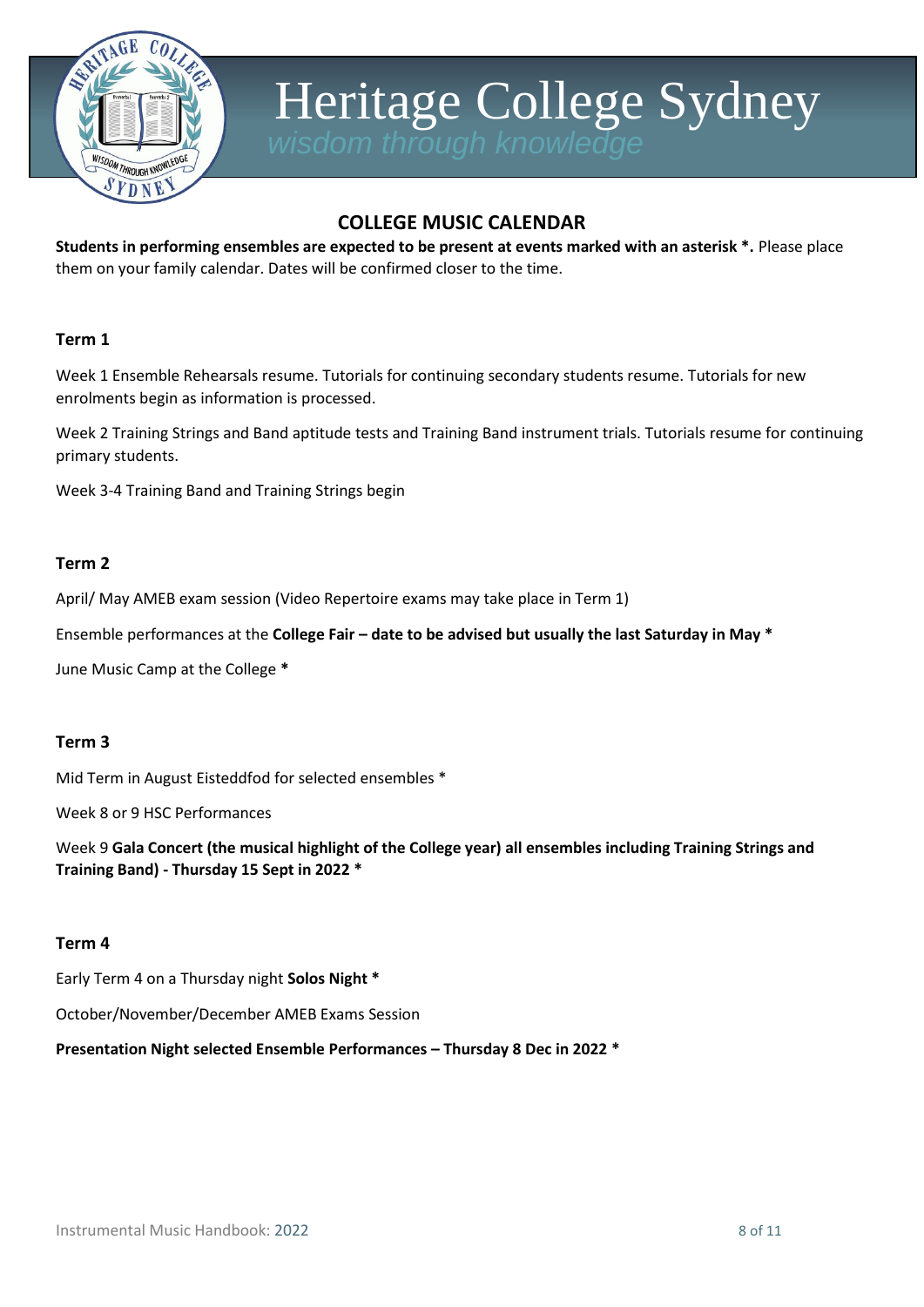

### **INSTRUMENTS**

#### <span id="page-8-1"></span><span id="page-8-0"></span>**INSTRUMENT CARE**

It is expected that students will look after their instruments whether they are hired from the College or are their own. Tutors will instruct the students in cleaning the instruments. All instruments are to be placed in the Instrument Store when at school and taken home for practice each day. Students are responsible for the safe transporting of their instruments to and from the College. The cost of any repairs not attributed to normal wear and tear will be invoiced to the student. Please do not try and fix the instrument yourself; the tutors can fix most problems at school and have the correct equipment for doing this. Any college instrument needing repairs beyond this will be sent to a reputable repairer.

Items listed in this table as 'provided' are issued once only at the start of the Instrument Hire and belong to the particular instrument. Parents are to replace any items as required through the year.

| <b>ALL INSTRUMENTS</b>     | <b>WOODWIND</b>                | <b>BRASS</b>            | <b>STRINGS</b>         |
|----------------------------|--------------------------------|-------------------------|------------------------|
| Metronome (can be an       | Flute:                         | Valve Oil (provided)    | Rosin (provided)       |
| app eg Tempo Lite (free))  | Cleaning rod (provided)        |                         |                        |
|                            |                                | Slide grease (provided) | Shoulder rest          |
| Music stand for Home       | Cleaning cloth (provided)      |                         |                        |
| Practice                   |                                | Mouthpiece brush        | Endpin stopper (cello) |
|                            | <b>Clarinet and Saxophone:</b> | (provided)              |                        |
| Tag visible on the outside | Cleaning pull through          |                         |                        |
| of the case with Student's | (provided)                     |                         |                        |
| name, College name and     |                                |                         |                        |
| Parent's mobile number     | 2 reeds (provided)             |                         |                        |
|                            |                                |                         |                        |
| Instrument stand           | Cork grease for clarinets      |                         |                        |
| (desirable)                | (provided)                     |                         |                        |
|                            |                                |                         |                        |
|                            | Neck strap for saxophones      |                         |                        |
|                            | (provided)                     |                         |                        |
|                            |                                |                         |                        |
|                            | Extra reeds can be             |                         |                        |
|                            | purchased from the Music       |                         |                        |
|                            | Coordinator                    |                         |                        |
|                            |                                |                         |                        |

#### <span id="page-8-2"></span>**PURCHASING INSTRUMENTS**

Please consult your child's tutor or the Music Coordinator when you are considering purchasing an instrument for your child. There are tried and tested brands which are recommended and which have good resale value. While these brands may be more expensive initially, the benefit of having a reliable instrument that is easy for your child to play outweighs having a cheaper instrument that could be out of tune, and poorly assembled and aligned.

Care should be taken when considering the purchase of a second hand instrument. It is always best to consult your child's tutor or the Music Coordinator, and have a professional repairer look over the instrument *before* you purchase.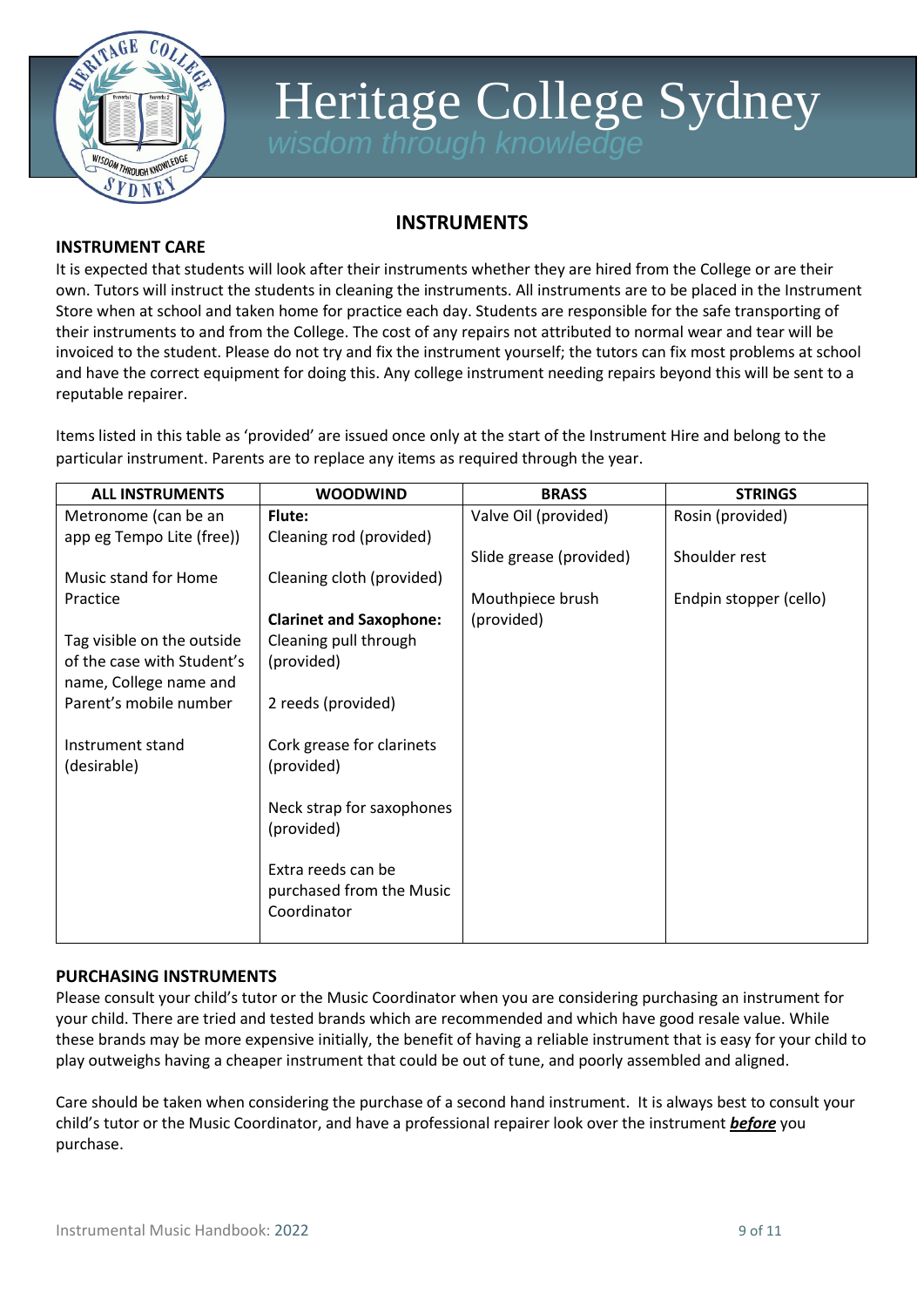

### **PRACTICE (FOR PARENTS)**

<span id="page-9-0"></span>Students will be required to prepare for the next lesson by practising the goals set out by their tutor in the notebook which serves as the main line of communication between the tutor, student and parent. Some tutors may issue practice sheets from time to time which may require your signature. They will also be expected to prepare music for any ensembles they are in.

It is better to practice regularly and in short intervals. More can be achieved in twenty minutes each day than sixty minutes once per week. Practice should gradually lengthen in duration over time and be supported and encouraged by parents. Your child's tutor can give you an indication of what is expected.

Beginners will greatly benefit from your help and encouragement as they need to learn how to practice. As students progress, they will need your input less and less but your encouragement always.

Practice should take place in a room free from distractions (TV, devices etc). Players benefit from practising in front of a mirror so they can check their posture and instrument hold at any time. Practice should take place at a time when the student can concentrate (not just before bed or when they are hungry). A regular practice time each day works well, but allow some flexibility. You know your child best.

Anyone will acknowledge that listening to a practice session is not the best way to unwind, but keep in mind that to be able to perform confidently, your child has to start somewhere and will need lots of encouragement. Children love games so think about this whether you are actively listening to their practice, or are in the background. Encourage your child with statements such as 'I really like that one – can you play it for me again?' Set mini-goals such as asking them to play a section of a piece two times in a row without making a mistake, or asking if they can play another section with their eyes closed. Search out a professional who plays your child's instrument in a genre that *you* like on YouTube or elsewhere and watch (or listen if the video content is not appropriate) to these artists with your child (eg Two Cellos, The Piano Guys). If you recognise a melody (almost every tutor book contains well known melodies such as Jingle Bells and Merrily We Roll Along), let your child know you do. Encourage your child to play for others whenever possible.

Praise your child for his or her efforts. Wind and brass students are learning to use their facial muscles in a different way and to think about breathing which up until now worked autonomously without conscious effort. All students are learning to hold an instrument and their arms and bodies in ways that may not yet comfortable for them. They are learning to interpret the language of musical symbols to produce sound that makes sense to them. All of this, all at once.

<span id="page-9-1"></span>Above all, be enthusiastic and encouraging. Your child is extending him or herself by learning an instrument and has taken on lifelong skills. Most will go through a stage or stages of wanting to 'give up'. Please liaise with your tutor if needed as children can't see the end goal. Happily, most will end up playing and singing for relaxation or making music with friends for life.